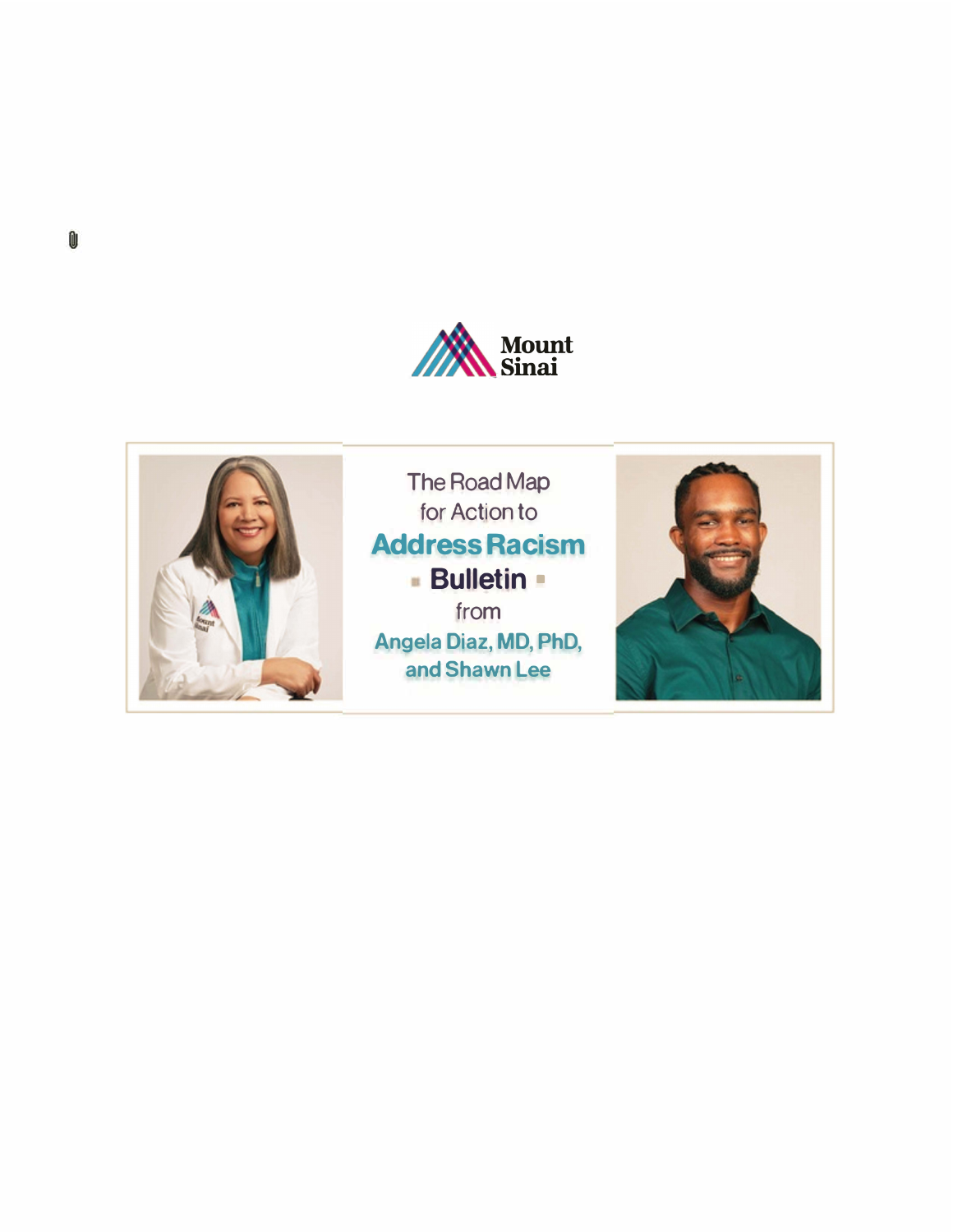## **March 10, 2022**

Happy Thursday, Mount Sinai Community –

First, we would like to take the time today to remember the life of Breonna Taylor and to remind ourselves of the deep-rooted, systemic racism and anti-Blackness that led to her killing on March 13, 2020. Two years later, the fact that only one officer has been charged in connection to the no-knock raid where Breonna was killed, that he was charged for endangering residents of another apartment and not for her death, and that the officer was recently acquitted remind us that the fight to eradicate racism is far from over.

The fact is, fighting racism—including Mount Sinai's effort to become an antiracist organization—is and will be an ongoing process that requires consistent, active participation. That's a reality recognized by our eleventh and final Road Map Strategy: **providing anti-racism education and resources throughout the Health System in order to foster a learning community at all levels and to help advance an anti-racism and equity culture**.



Strategy 11 Lead **Ann-Gel S. Palermo, DrPH**, Senior Associate Dean for Diversity, Equity, and Inclusion at the Icahn School of Medicine and Chief Diversity, Equity, and Inclusion Officer for Education and Research at the Office for Diversity and Inclusion, tells us that the idea behind the

strategy is that because institutions are made up of people, you can only make lasting **institutional change** by **encouraging personal growth and fostering an anti-racist mindset**.

Ibrahim Kendi stated, "The opposite of racist isn't 'not racist. It is anti-racist." "The suggestion is that systemic racism is ubiquitous in every sector of American society such that there is no place where it is not present. Thus it is not a YES or NO question to whether or not one is racist but rather are you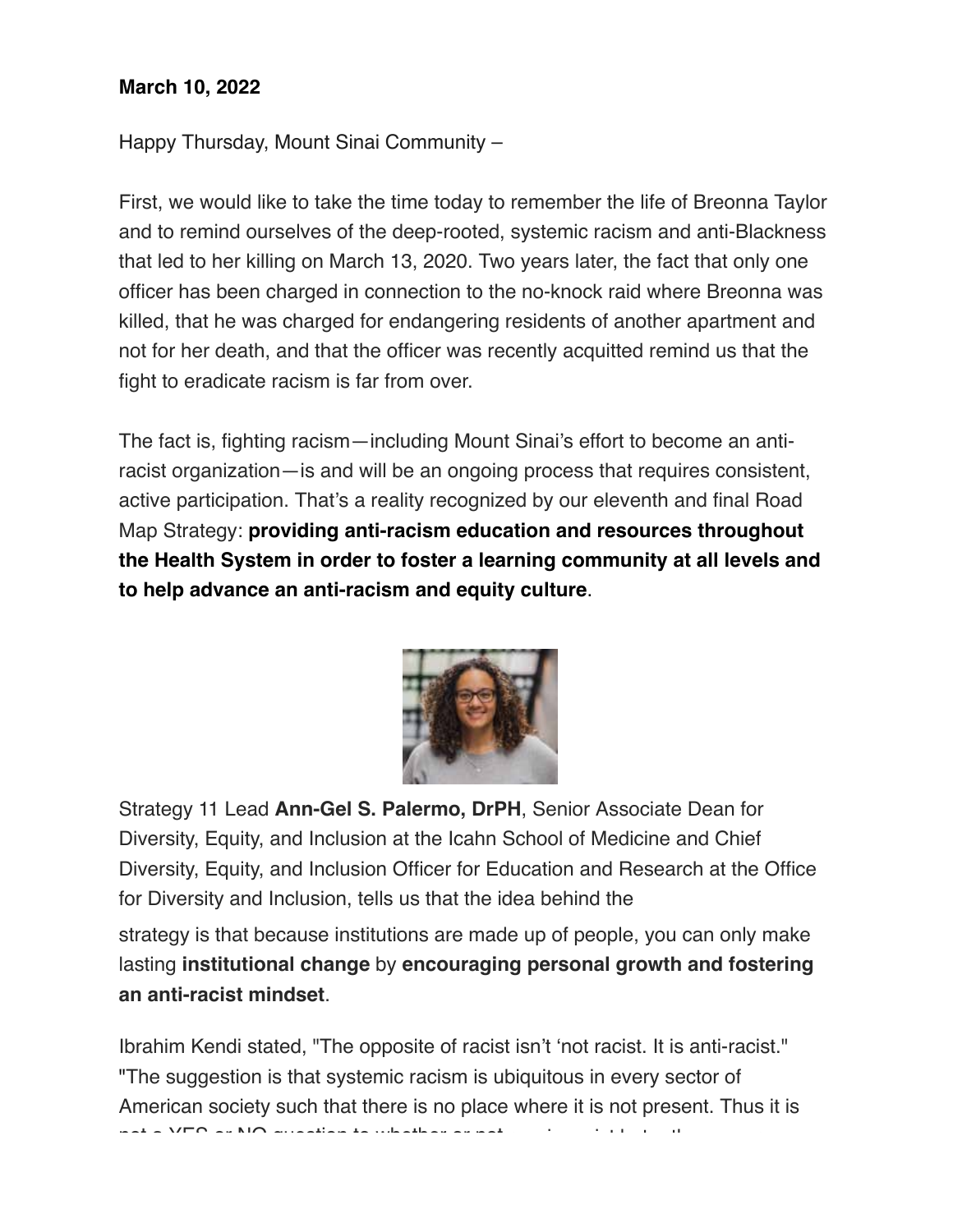not a YES or NO question to whether or not one is racist but rather are you contributing to racism or counteracting it, hence being anti-racist," said Ann-Gel. "Strategy 11 is meant to provide Mount Sinai community members with the tools and practices needed to move from acknowledgement of being anti-racist to putting anti-racism into action."

Strategy 11's purpose is to provide support, equipping everyone from frontline staff to executive leadership with the resources and opportunities needed to advance open, collective learning about the practice of antiracism. With these resources in place, the end goal—normalizing an anti-racist mindset as a part of our daily lives—should be much more attainable and ultimately, transformational.

The first step in this strategy is evaluating our existing anti-racist education and resources to understand where there are gaps. Then, Ann-Gel and her team will work to expand those resources to ensure that they cover the personal, interpersonal, institutional, structural, and systemic levels of organization needed to advance an anti-racist and equity culture.

In partnership with Strategies 9 and 10, Strategy 11 also includes developing specific programs for leadership to encourage active participation in anti-racist work so our executives can lead by example. This work is underway and ongoing—for example, you may remember that back in late November 2021, our eleven strategy leads took part in a retreat to reflect on their individual relationships with systemic racism. You can revisit that Bulletin here.

Finally, Strategy 11 seeks to cultivate an open, systemwide learning environment by creating and distributing anti-racist and racial equity educational materials across the Mount Sinai Health System. One example is the Road Map Conversations Toolkit, which is geared toward fostering discussion about antiracist change in our day-to-day work.

"Being an anti-racist institution is not a trend or a badge or a one-time workshop. It is an intentional and persistent practice. We disrupt racism through individual learning, critically evaluating our interpersonal actions, and transforming our organizational structures, policies, and practices," said Ann-Gel.